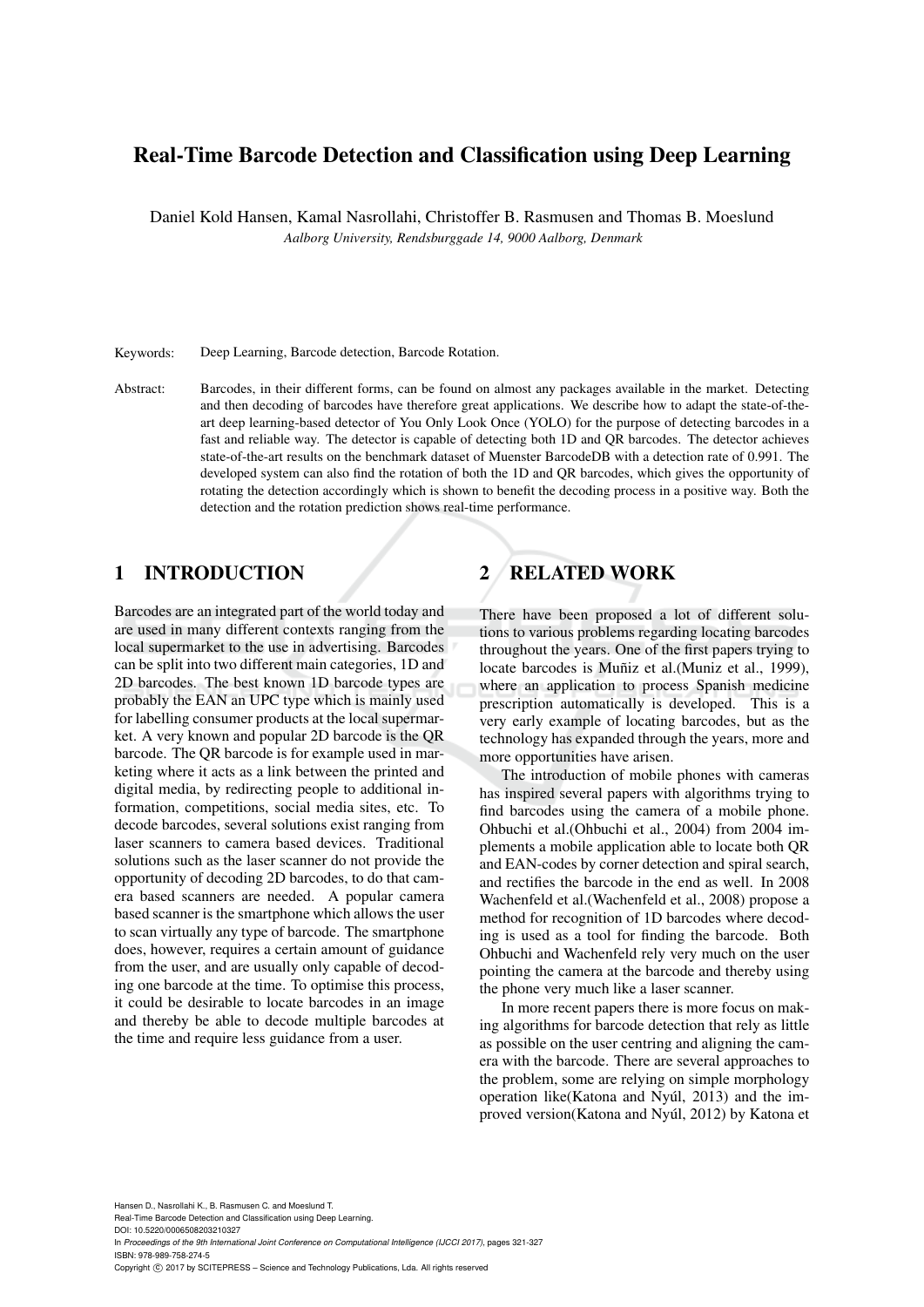

Figure 1: Overview of our system.

al. The enhanced version adds a Euclidean distance map which makes it possible to remove objects far away from other objects. These papers are one of the only ones regarding barcode localisation which try to embrace a wide palette of different barcodes both 1D and 2D. The data used for testing in the paper consisted of 17,280 synthetic images and a set of 100 real-life images with only 1D barcodes. The data is not however publicly available, and the authors have not tested their algorithm on any benchmark datasets. However, Sörös et al. (Sörös and Flörkemeier, 2013) evaluate the performance of Katona plus their own algorithm, Gallo et al. (Gallo and Manduchi, 2011) and Tekin et al. (Tekin and Coughlan, 2012), on 1000 1D images from the WWU Muenster Barcode Database (Muenster BarcodeDB). This test shows a low score by Katona and reveals that even though Katona reports high accuracy on their own data, it might not be that robust. Gallo uses the derivatives of the images combined with a block filter to find regions with a high difference between the x and y derivatives. Tekin also uses the derivatives and then calculates the orientation histograms to find patches with a dominant direction. The Sörös algorithm uses the image derivatives to create an edge and a corner map, and then uses the philosophy that 1D barcodes mainly consist of edges. 2D barcodes primarily consist of corners and text consist of both edges and corners. In (Sörös, 2014) the Sörös algorithm is implemented on a mobile GPU, furthermore RGB information is used to remove areas of which contains colours.

The paper Creusot et al.(Creusot and Munawar, 2015) from 2015 is a state of the art method regarding 1D barcode detection. The paper is using the Muenster BarcodeDB and the extended Arte-Lab database introduced by Zamberletti2013 et al.(Zamberletti et al., 2013) which extends the original Arte-Lab dataset from Zamberletti et al. (Zamberletti et al.,

2010), to test the performance. Based on their test Creusot outperforms Zamberletti2013 on both the Arte-Lab and the Muenster BarcodeDB, and comparing the result with the results achieved by Sörös, it seems that Creusot outperforms it, even though it can be hard to compare because the subsets chosen for testing are not identical. Creusot uses Maximal Stable Extremal to detect the dark bars of the barcodes followed by Hough transform to find the perpendicular line of the bar going through its centre. In 2016 the authors followed up with a new paper(Creusot and Munawar, 2016) improving their previous results by using a method they call Parallel Segment Detector (PSD) which is based on Line Segment Detector (LSD). After the PSD, barcode cropping is performed by the use of 5 scan lines looking at the rapid change in intensity across the barcode.

In the field of localising 2D barcodes, it is mainly QR codes which have received focus. Beside from already mentioned papers able to localise 2D barcodes, Szentandrási et al.(Szentandrási et al., 2013) and Belussi et al. (Belussi and Hirata, 2016) are two other interesting papers. Szentandrási splits the image into tiles, and the Histogram of Oriented Gradients (HOG) is then found for each tile which is used for segmentation and classification. Belussi is using Viola-Jones to locate the finder patterns of the QR code. The finder pattern candidates are then evaluated in a post-processing step which frames the whole QRcode. Both Szentandrasi and Belussi focus on finding QR codes, but they test their algorithms only on their own data.

#### 3 **OUR APPROACH**

Deep learning has been very successful in various areas outperforming other methods. In the field of bar-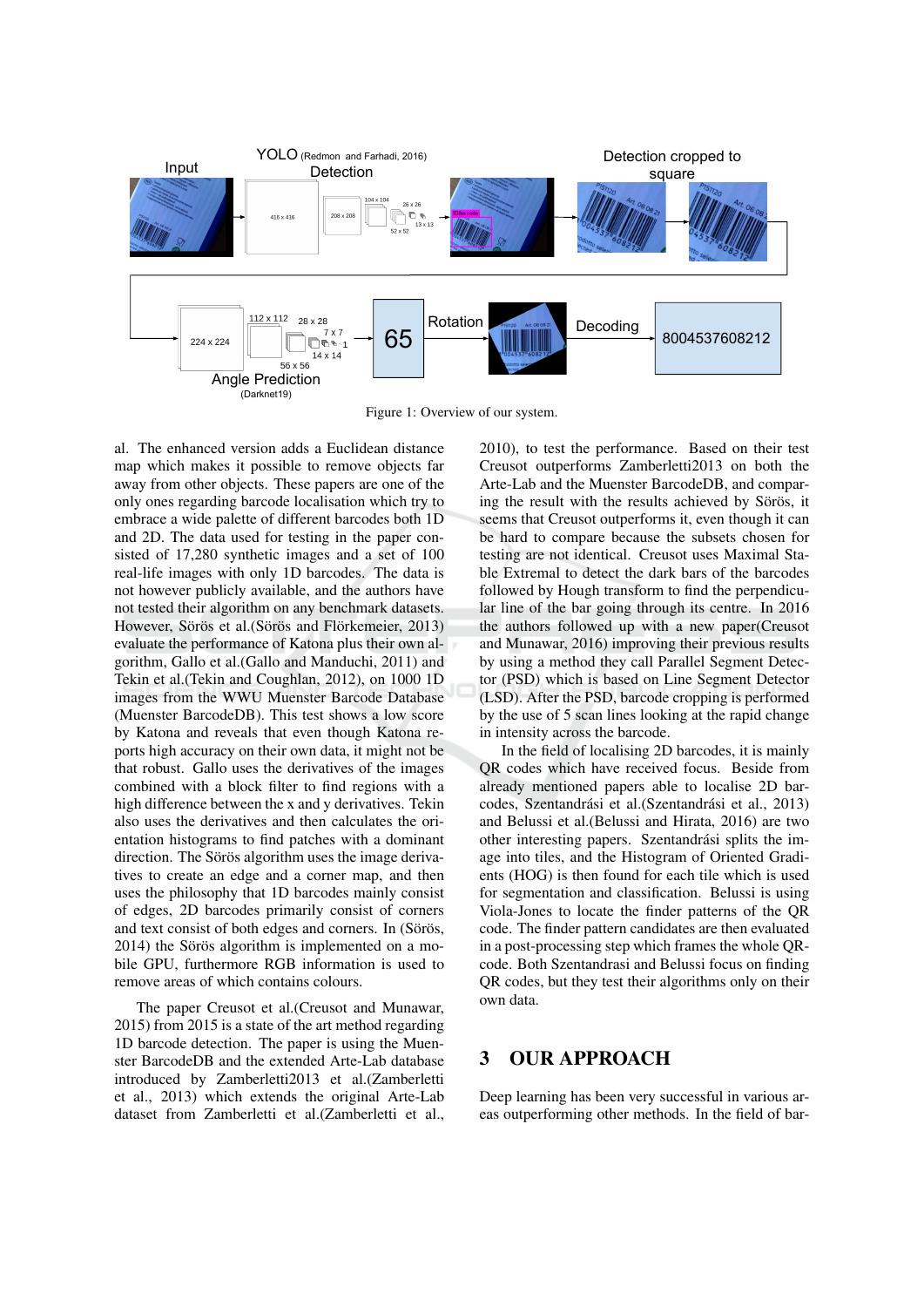



Figure 2: Examples of measuring angle.

code localisation, the only barcode detector solution known to the author, using deep learning is Zamberletti2013, where it is used to analyse a Hough Space to find potential bars. We would like to investigate whether the use of deep learning can benefit the locating of barcodes and achieve state of the art results. We will use the deep learning object detection algorithm You Only Look Once (YOLO) (Redmon and Farhadi, 2016) for locating the barcodes. We will try to train the network to be able to detect 1D barcodes (UPC and EAN) and the QR barcodes. We will use the YOLO network based on Darknet19 with the input size of 416x416.

The next natural step after locating a barcode would be to decode it. Through some small scale test, we found out that rotating the 1D barcodes such that the bars are vertical and rotating OR barcodes so that the sides of the small squares align with the x and yaxis can benefit the performance of the decoding. For 1D barcodes, there is a speedup in time and a higher decoding rate, whereas for the OR barcodes the decoding will take longer, but the decoding success rate is higher. To find the amount of rotation needed a regression network is used to predict a rotation value between 0 and 1. The value will be mapped to an angle going from 0 to 180 for 1D and 45 and 135 for QR barcodes. At fig. 2 the method on how the angle is measured is shown. The regression network is based on the Darknet19 classification network<sup>1</sup> where the softmax layer is removed, and the number of filters in the last convolutional layer is set to one. Furthermore, three different activation functions are tried in the last convolutional as well, Leaky ReLU, Logistic and ReLU.

The block diagram of the proposed system is shown in fig. 1. The system first receives an input image, and then it is fed through the YOLO detection system which produces a number of detections depending on the number of barcodes in the image. Each of these barcodes is then put through the Angle prediction network which predicts a rotation and the predicted rotation is then used to rotate the image before it is tried decoded by a decoding framework. The Darknet19 network structure which is used both by the YOLO detection and the angle prediction is shown at table 3.

For testing and training the same computer has been used with an Intel Core i5-6600 3.30 GHz processor, 16 GB DDR4 memory, 500 GB SSD hard drive and Nvidia GeForce GTX 1080 with Ubuntu 16.04.2 LTS as the operating system.

#### **LOCATING BARCODES** Δ

#### **1D Barcodes**  $4.1$

In the training of 1D Barcodes the Arte-Lab (Zamberletti et al., 2013) dataset was used using the split into train and test as provided by the dataset. The YOLO network was modified to only find one class, 1D barcodes.

### 4.1.1 Test

The trained network is tested on the Arte-Lab database and the Muenster BarcodeDB with ground truth from (Zamberletti et al., 2013). The epoch number 6000 is chosen for testing and it is compared to

<sup>&</sup>lt;sup>1</sup>https://pireddie.com/darknet/imagenet/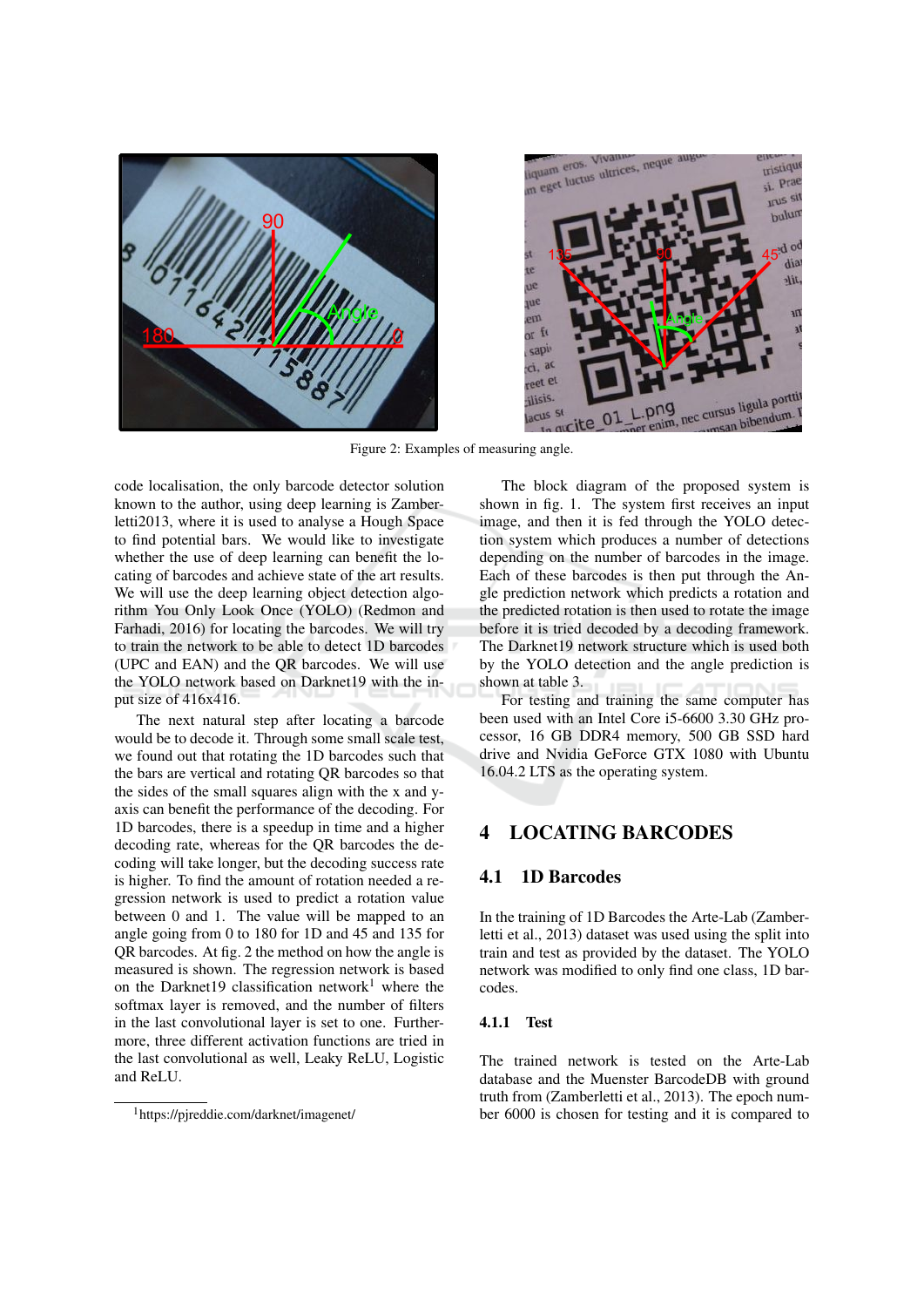|                                         | Accuracy $J_{\alpha\nu\rho}$ | Detection Rate $D_0$ 5 |
|-----------------------------------------|------------------------------|------------------------|
| Zamberletti (Zamberletti et al., 2013)  | 0.695                        | 0.805                  |
| Creusot15(Creusot and Munawar, 2015)    | 0.763                        | 0.893                  |
| Creusot16(Creusot and Munawar, 2016)    |                              | 0.989                  |
| Trained 6000 epochs (Test)              | 0.815                        | 0.942                  |
| Trained 6000 epochs (Test + Train)      | 0.816                        | 0.926                  |
| Trained 6000 epcohs BB (Test)           | 0.938                        | 1.0                    |
| Trained $6000$ epochs BB (Test + Train) | 0.948                        | 1.0                    |

Table 1: Test results on the Arte-Lab dataset.

Table 2: Test results on the Muenster BarcodeDB.

|                                       | Accuracy $J_{\text{ave}}$ | Detection Rate $D_{0.5}$ |
|---------------------------------------|---------------------------|--------------------------|
| Zamberletti(Zamberletti et al., 2013) | 0.682                     | 0.829                    |
| Creusot15(Creusot and Munawar, 2015)  | 0.829                     | 0.963                    |
| Creusot16(Creusot and Munawar, 2016)  |                           | 0.982                    |
| Trained 6000 epochs                   | 0.873                     | 0.991                    |
| Trained 6000 epochs BB                | 0.903                     | 0.996                    |
|                                       |                           |                          |

### Table 3: Darknet10 network

| Type        | Filters | Size | Stride         |  |  |  |  |
|-------------|---------|------|----------------|--|--|--|--|
| Convolution | 32      | 3x3  | 1              |  |  |  |  |
| Max pooling |         | 2x2  | 2              |  |  |  |  |
| Convolution | 64      | 3x3  | 1              |  |  |  |  |
| Max pooling |         | 2x2  | $\overline{c}$ |  |  |  |  |
| Convolution | 128     | 3x3  | $\mathbf{1}$   |  |  |  |  |
| Convolution | 64      | 1x1  | 1              |  |  |  |  |
| Convolution | 128     | 3x3  | 1              |  |  |  |  |
| Max pooling |         | 2x2  | 2              |  |  |  |  |
| Convolution | 256     | 3x3  | 1              |  |  |  |  |
| Convolution | 128     | 1x1  | 1              |  |  |  |  |
| Convolution | 256     | 3x3  | 1              |  |  |  |  |
| Max pooling |         | 2x2  | $\overline{2}$ |  |  |  |  |
| Convolution | 512     | 3x3  | 1              |  |  |  |  |
| Convolution | 256     | 1x1  | 1              |  |  |  |  |
| Convolution | 512     | 3x3  | 1              |  |  |  |  |
| Convolution | 256     | 1x1  | 1              |  |  |  |  |
| Convolution | 512     | 3x3  | 1              |  |  |  |  |
| Max pooling |         | 2x2  | $\overline{c}$ |  |  |  |  |
| Convolution | 1024    | 3x3  | 1              |  |  |  |  |
| Convolution | 512     | 1x1  | 1              |  |  |  |  |
| Convolution | 1024    | 3x3  | 1              |  |  |  |  |
| Convolution | 512     | 1x1  | 1              |  |  |  |  |
| Convolution | 1024    | 3x3  | 1              |  |  |  |  |
|             |         |      |                |  |  |  |  |

(Zamberletti et al., 2013), (Creusot and Munawar, 2015) and (Creusot and Munawar, 2016). Figure 3 shows a plot of comparing results, on the Arte-Lab dataset. As seen the trained network have a decrease in the detection rate after the threshold of 0.5, and furthermore it does not outperform Creusot16. This is because of how the network detects the barcodes and how the ground truth is labelled, which means that when a barcode is rotated the bounding box needed to frame it will cover a larger area than the barcode itself which leads to a decrease in accuracy. To illustrate that this is the problem and not because the detector is unable to locate the barcode, the detection rate with the ground truth being in the same format as the detections is also plotted and is denoted with BB. The results is summarized in table 1. The network has also been tested on the Muenster BarcodeDB using a subset of 595 images as done in (Creusot and Munawar, 2016), and the results can be seen in table 2.

### **4.2 OR Barcodes**

For the QR barcodes the QR database provided by (Sörös and Flörkemeier, 2013) and the Dubeská dataset (Dubská et al., 2016) are used for training. Both dataset where randomly split in half for train and test. Furthermore the same training data used for the 1D barcodes are used as well, which means that the detector is trained to find both 1D and QR barcodes. The network is compared to the (Sörös and Flörkemeier, 2013) with the same testing conditions as Sörös describes.

### 4.2.1 Test

Table 4 shows the test result for the trained network able to detect both 1D and QR barcodes. It can be seen that the network outperforms Sörös on both the their own dataset and the Dubeská dataset. The results with bounding boxes also shows that the network is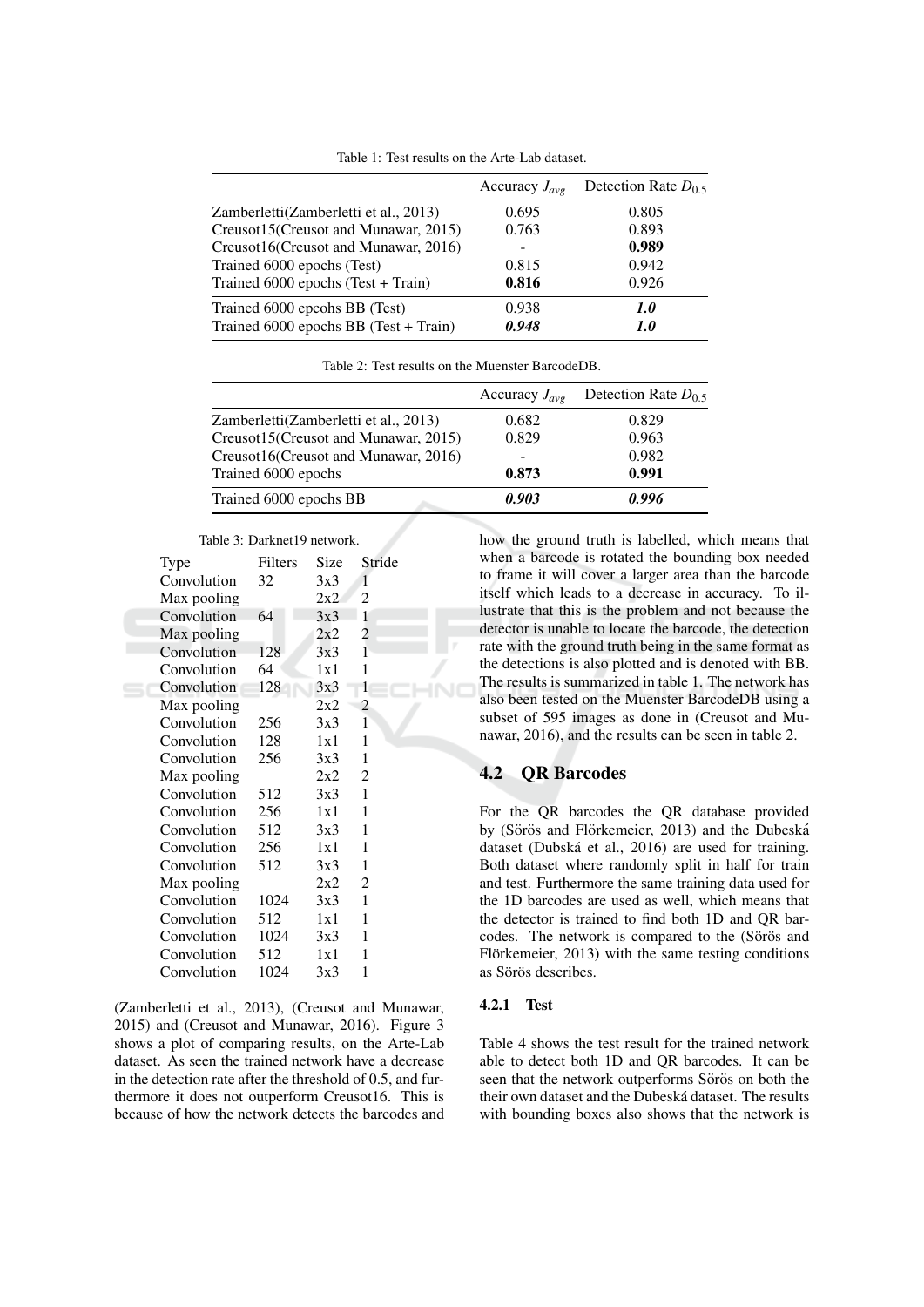Table 4: Test results comparison.

|                                                     | Detection Rate $D_0$ s   |                          |       | Accuracy $J_{\alpha\nu\rho}$ |                          |                          |       |         |
|-----------------------------------------------------|--------------------------|--------------------------|-------|------------------------------|--------------------------|--------------------------|-------|---------|
|                                                     | All                      | Arte-Lab                 | Sörös | Dubeská                      | All                      | Arte-Lab                 | Sörös | Dubeská |
| Gabor Sörös algorithm (Sörös and Flörkemeier, 2013) | $\overline{\phantom{0}}$ | -                        | 0.810 | 0.426                        |                          |                          |       |         |
| Trained 8000 epochs (test)                          | 0.914                    | 0.926                    | 0.967 | 0.890                        | 0.759                    | 0.810                    | 0.788 | 0.719   |
| Trained $8000$ epochs (test + train)                | $\overline{\phantom{0}}$ | $\overline{\phantom{0}}$ | 0.958 | 0.888                        |                          | $\overline{\phantom{0}}$ | 0.820 | 0.727   |
| Trained 8000 epochs (test) BB                       | 1.0                      | 1.0                      | 1.0   | 1.0                          | 0.946                    | 0.937                    | 0.945 | 0.953   |
| Trained $8000$ epochs (test + train) BB             | $\sim$                   | $\overline{a}$           | 1.0   | 1.0                          | $\overline{\phantom{0}}$ | $\overline{\phantom{0}}$ | 0.948 | 0.954   |

Table 5: Table showing the different execution times. The trained network was executed on GPU.

|                                           | Execution time (ms) | Resolution |
|-------------------------------------------|---------------------|------------|
| Gabor Sörös (Sörös and Flörkemeier, 2013) | 73                  | 960x720    |
| Creusot16 (Creusot and Munawar, 2016)     | 40                  | 640x480    |
| Creusot16 (Creusot and Munawar, 2016)     | 116                 | 960x1080   |
| <b>Trained Network</b>                    | 13.6                | 640x480    |
| <b>Trained Network</b>                    | 13.8                | 2448x2048  |

able to find all the barcodes in the two OR datasets which has also been confirmed by a visual inspection. Looking at the results for the 1D barcode dataset Arte-Lab, a decrease in accuracy of 1.6 percentage point is seen, but with bounding boxes the detection rate is still at 100 %.



Figure 3: Test results on the Arte-Lab dataset.

## **4.3** Execution Time

The network performed at real time speeds, executing faster than the algorithms compared with. The table 5 shows the execution time for the network fed with an image of the noted resolution. It also contains the execution time of Creusot16 and Sörös they have reported.

### **BARCODE ROTATION** 5

### 5.1 1D Barcodes

To train and test the rotation prediction of on 1D barcodes, the detections produced from the Arte-Lab dataset is used. Furthermore, the data set are expanded by rotating each detection ten times by a random angle. This gives in total 3944 images available, which is split in half into test and train in such a way that the original detection plus the extra rotations are not separated. The input of the network is of square format, so all the images are cropped to squares to avoid that the network re-size them and thereby changing the angle. The ground truth angle for each image has been hand labelled.

#### 5.1.1 **Test**

To test how much the decoding can benefit from rotation the barcodes, the  $c++$  implementations of  $ZX$  $ing<sup>2</sup>$  and ZBA $r<sup>3</sup>$  has been used for decoding. The test is done by trying to decode the test part consisting of 1973 images, without rotation, with ground truth rotation and with predicted rotations. The results are shown at table 6 and shows an increase in the decoding success with both ZXing and ZBar. It also shows a speedup in the decoding time for the ZXing. The time uses for predicting the angle is 3.72 ms, and the rotation takes in average 0.59 ms.

 $^{2}$ https://zxing.org/w/decode.jspx

<sup>&</sup>lt;sup>3</sup>http://zbar.sourceforge.net/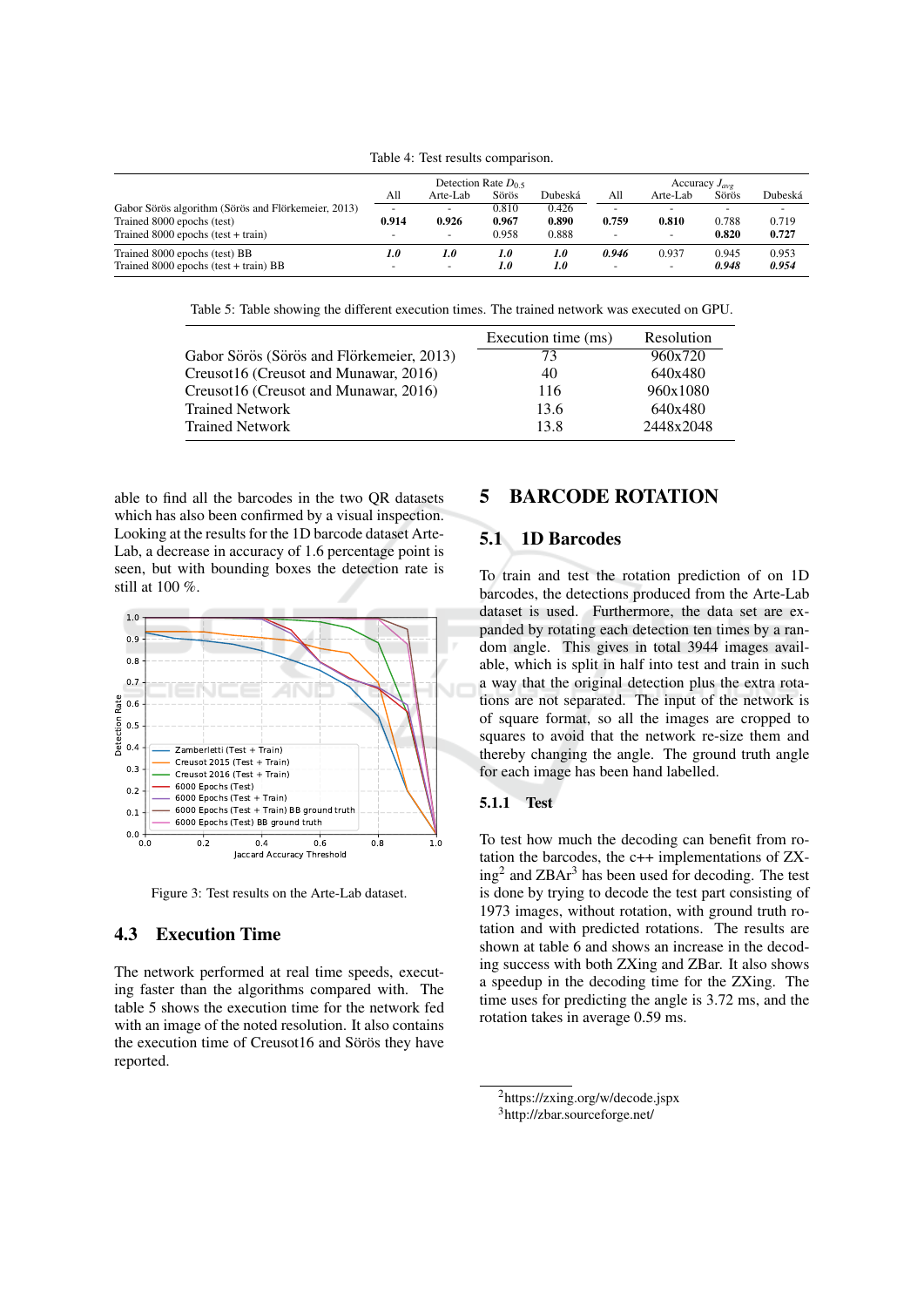Table 6: Table showing the decode results for the decoders ZXing and ZBar. 1973 barcodes where tried decoded.

|                                    | ZXing                |                     |              | ZBar                 |                     |              |  |
|------------------------------------|----------------------|---------------------|--------------|----------------------|---------------------|--------------|--|
|                                    | Successfully decoded | Time / barcode (ms) | Success rate | Successfully decoded | Time / barcode (ms) | Success rate |  |
| No rotation                        | 680                  | 7.86                | 0.345        | 1420                 | 3.59                | 0.720        |  |
| Ground truth rotation              | 1717                 | 1.36                | 0.870        | 1727                 | 4.52                | 0.875        |  |
| Leaky ReLU Pre epoch 7000 rotation | 1691                 | . 54                | 0.857        | 1703                 | 4.61                | 0.863        |  |
| Logistic Pre epoch 10000 rotation  | 1705                 | 1.43                | 0.864        | 1715                 | 4.54                | 0.869        |  |
| ReLU Pre epoch 7000 rotation       | 1695                 | 1.52                | 0.859        | 1710                 | 4.52                | 0.867        |  |

Table 7: Table showing the decode results for the decoder ZXing. 2757 barcodes where tried decoded.

|                                     | ZXing                |                     |              |  |  |  |
|-------------------------------------|----------------------|---------------------|--------------|--|--|--|
|                                     | Successfully decoded | Time / barcode (ms) | Success rate |  |  |  |
| No rotation                         | 1693                 | 1.09                | 0.614        |  |  |  |
| Ground truth rotation               | 2208                 | 1.57                | 0.801        |  |  |  |
| Leaky ReLU Pre epoch 10000 rotation | 2194                 | 1.57                | 0.796        |  |  |  |
| Logistic Pre epoch 10000 rotation   | 2211                 | 1.51                | 0.802        |  |  |  |
| ReLU Pre epoch 10000 rotation       | 2224                 | 1.49                | 0.807        |  |  |  |

НN

#### $5.2$ **QR** Barcodes

The training and testing of the QR barcodes were performed using the detections obtained from the Sörös QR barcode database and the Dubeská dataset. The same procedure regarding the extra rotations as described for the 1D barcodes were used for QR barcodes as well. This produced 5515 OR barcode detections in total. The ground truth angles were hand labelled for each image.

### **5.2.1 Test**

For the testing of the QR barcodes only the ZXing decoder where used because the ZBar decoder gave incontestable results when decoding QR barcodes. The results can be seen at table 7 and shows that decoding the rotated images takes longer to decode but gives a higher success rate.

NCE *A*ND TEC

#### 6 **CONCLUSION**

We showed how to use deep learning for the purpose of detecting barcodes in an image. The detector has shown to be robust with state of the results on the Muenster BarodeDB. Furthermore, it has been shown that we can detect both 1D and QR barcodes with the same network and additional barcode types can easily be added. Besides training a network for barcode detection, a network able to predict the angle of rotation of barcodes. The network for predicting the angle is a regression network based upon the Darknet19 architecture, which was trained and tested for both 1D and QR barcodes. The test of how the angle prediction can benefit the decoding of the barcodes showed that the

predictions gave a raise in the decoding success rate for all the tests. Furthermore, the ZXing 1D barcode decoding gave a speedup in the decoding time.

## **ACKNOWLEDGEMENTS**

We would like to thank HSA Systems for their support of the project and for putting hardware at disposal. We will especially like to thank the Aalborg department and the head of that department, Thomas Heder.

TIONS

## **REFERENCES**

- Belussi, L. F. F. and Hirata, N. S. T. (2016). Fast QR Code Detection in Arbitrarily Acquired Images Fast QR Code Detection in Arbitrarily Acquired Images. In Graphics, Patterns and Images (Sibgrapi), 2011 24th SIBGRAPI Conference on, number September, pages 281-288.
- Creusot, C. and Munawar, A. (2015). Real-time barcode detection in the wild. In Applications of Computer Vision (WACV), 2015 IEEE Winter Conference on, pages 239-245.
- Creusot, C. and Munawar, A. (2016). Low-Computation Egocentric Barcode Detector for the Blind. In Image Processing (ICIP), 2016 IEEE International Conference on, pages 2856-2860.
- Dubská, M., Herout, A., and Havel, J. (2016). Real-time precise detection of regular grids and matrix codes. Journal of Real-Time Image Processing, 11(1):193– 200
- Gallo, O. and Manduchi, R. (2011). Reading 1D barcodes with mobile phones using deformable templates. IEEE Transactions on Pattern Analysis and Machine Intelligence, 33(9):1834-1843.